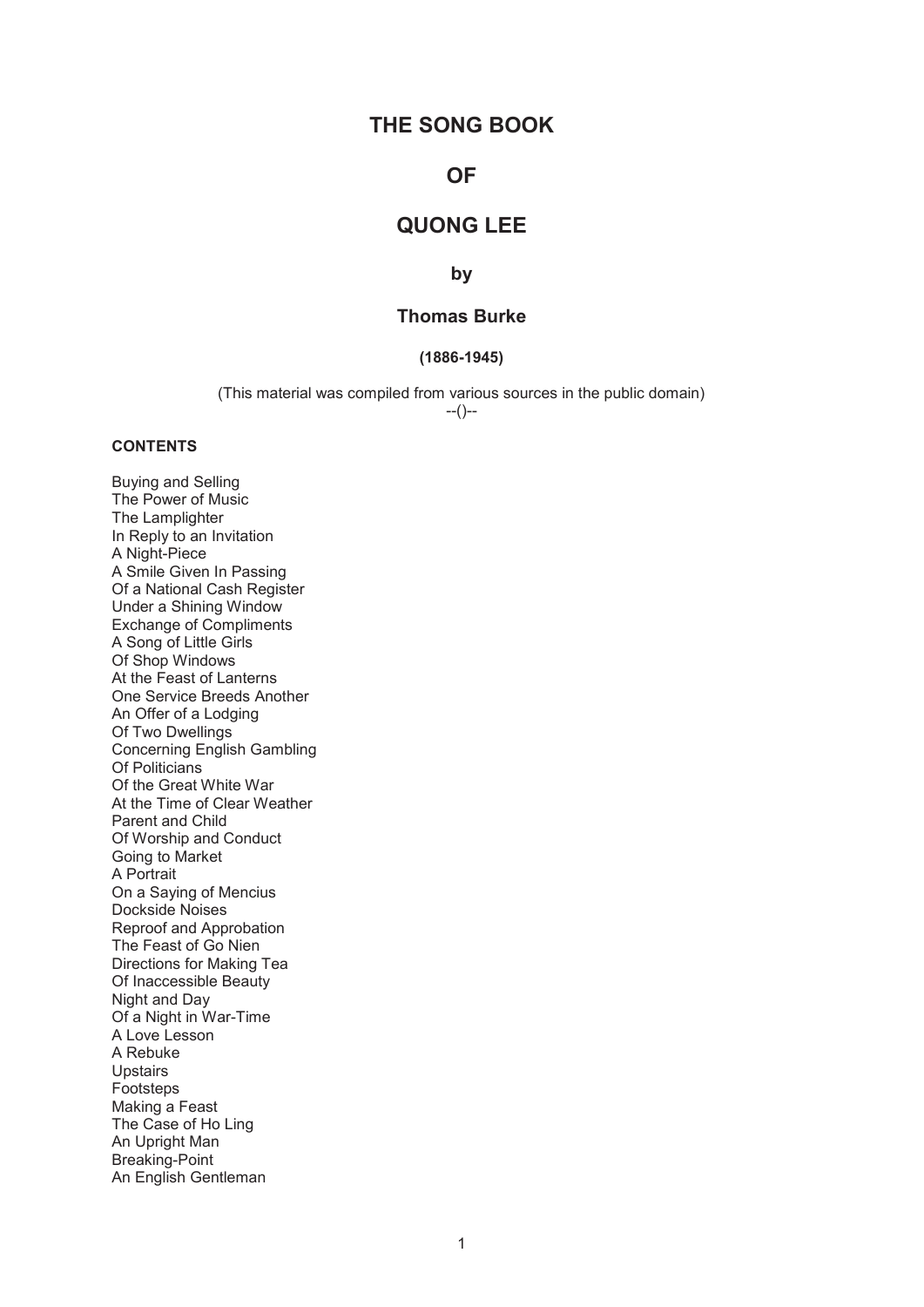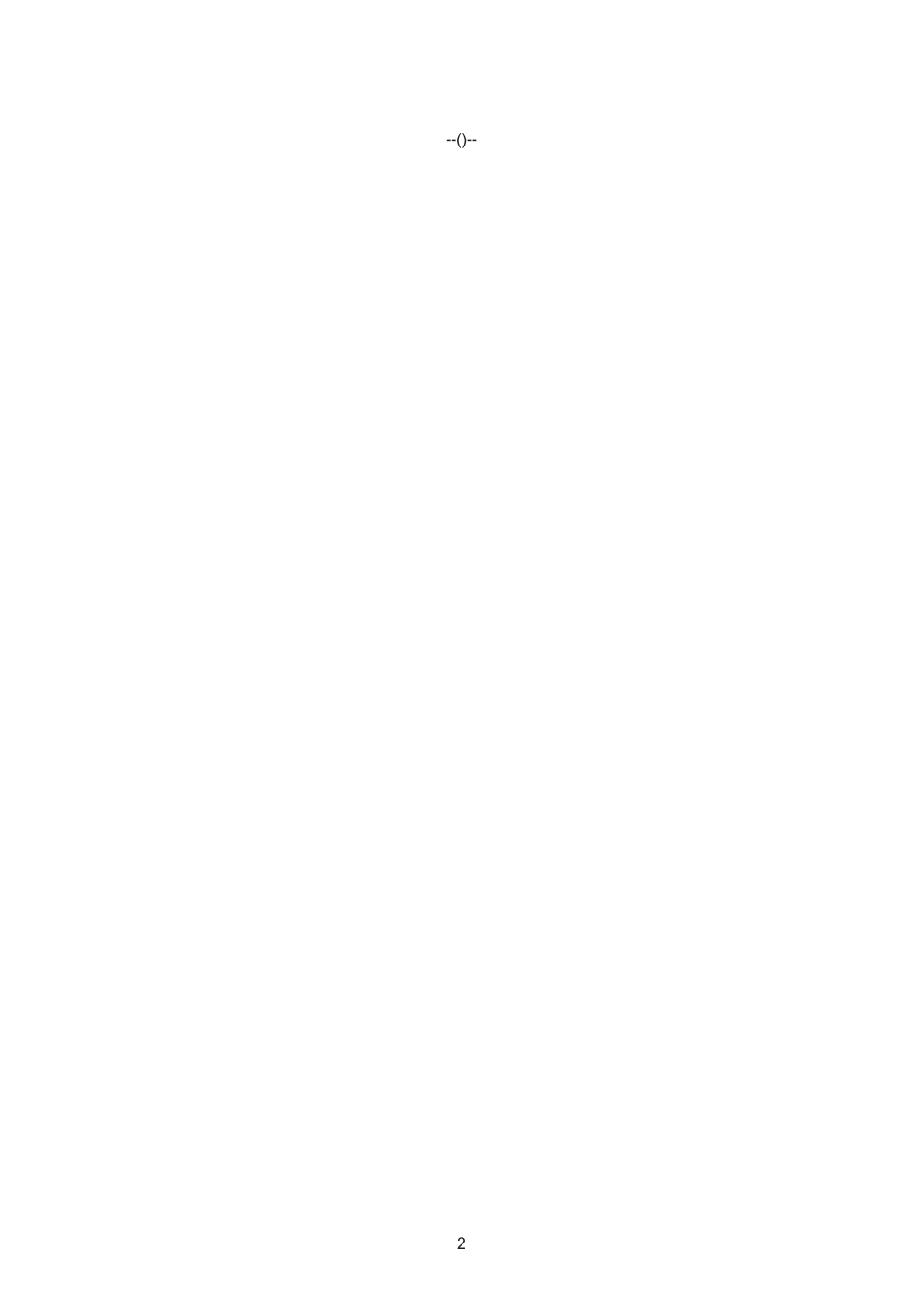# **Buying and Selling**

Throughout the day I sit behind the counter of my shop And the odours of my country are all about me-- Areca nut, and betel leaf, and manioc, Lychee and suey sen, Li-un and dried seaweed, Tchah and sam-shu; And these carry my mind to half-forgotten days When tales were plentiful and care was hard to hold.

All day I sell for trifling sums the wares of my own land, And buy for many cash such things as people wish to sell, That I may sell them again to others, With some profit to myself.

One night a white-skinned damsel came to me And offered, with fair words, something she wished to sell.

Now if I desire a jacket I can buy it with coin, Or barter for it something of my stock. If I desire rice-spirit, that, too, I can buy; And elegant entertainments and delights are all to be had for cash.

But there is one good thing above all precious, That no man may buy. And though I buy readily most things that I desire, This thing that the white maid offered at my own price I would not buy.

### $-(-)$

#### **The Power of Music**

In the little room behind my shop I refresh myself of an evening with my machine-that-sings.

Two songs has my machine-that-sings: And these are 'Hitchy Koo' and 'We don't want to lose you.'

When, in the evening, a friend honours me with a visit, I engage his ears with the air of 'Hitchy Koo'; But when I am afflicted with a visit From those who fill me with a spirit of no-satisfaction, I command my machine-that-sings To render the music of 'We don't want to lose you.'

The noise that at this moment greets the ear Of the elegant visitor to this despicable hovel Is the incomparable music of 'Hitchy Koo'; And the price of this person's tea, mister, Is but a paltry six shillings the pound.

--()--

# **The Lamplighter**

The dark days now begin, when in afternoon The Great Night Lantern makes a razor-edge Of black and white in the streets.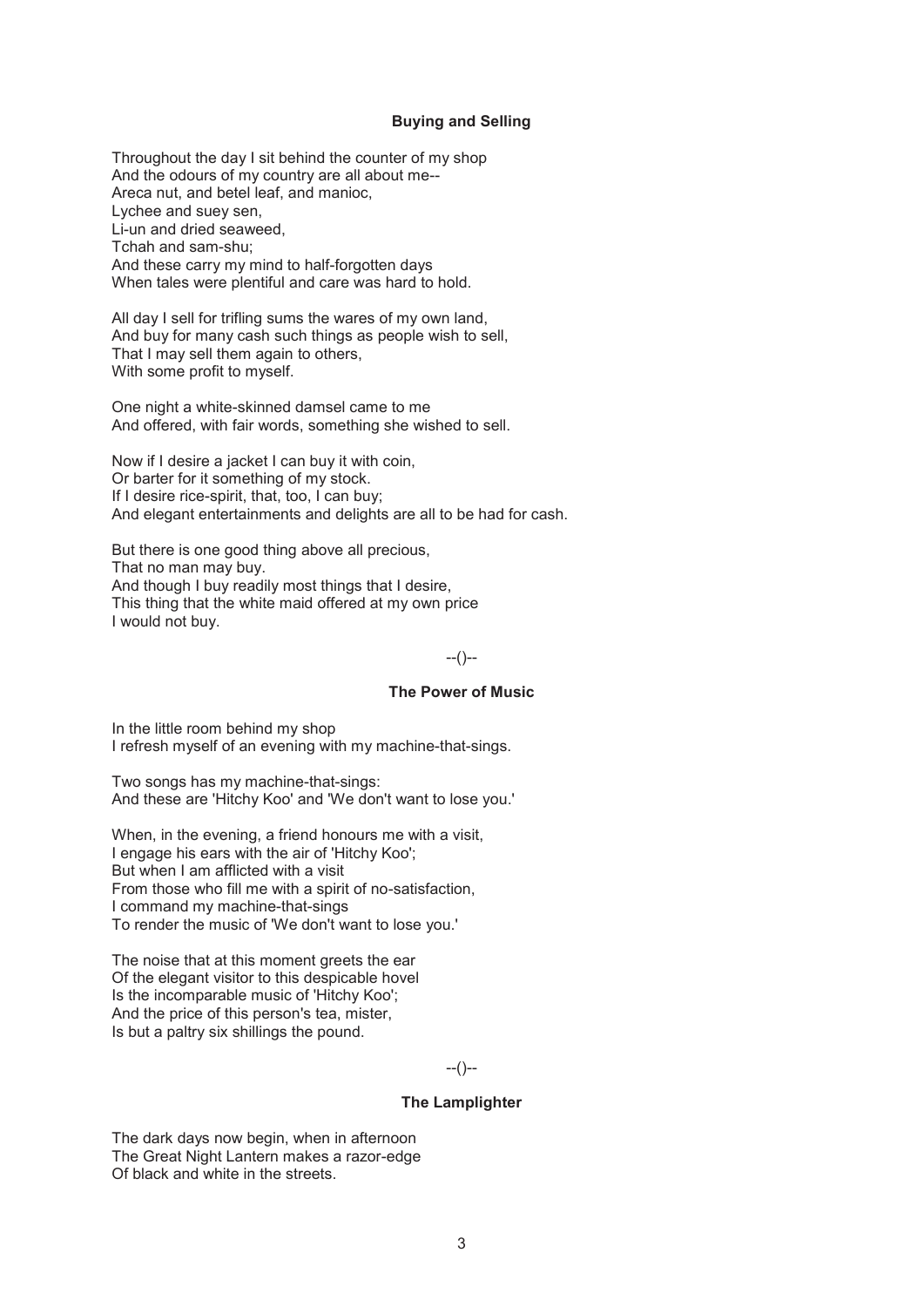And one comes, called the Lamplighter, And the straight stiff lamps of these stiff London streets, At his quick touch burst into light.

At this shy hour I see from my unshaded window Bright girls, hair flowing, go by with shuttered faces, Holding close captive their warm insurgent bosoms. And then, at the corner, Some slender lad of bold and upright carriage Greets them, and the shuttered lanterns of their faces Burst with light at the touch of the lamplighter.

Oh, kind ingenious lamplighter, Will you please step this way?

--()--

# **In Reply to an Invitation**

Don't think of me as one of no courtesy O elegant and refined foreign one, If I do not accept your high-minded invitation To drink rice-spirit with you At the little place called The Blue Lantern, near Pennyfields. Please don't regard me as lacking in gracious behaviour, Or as insufferably ignorant of the teachings of the Book of Rites

But I am sojourning here in a strange land. And am not fully informed of the usages of your dignified people.

As the wise Mencius observed in one of his inspired hours, Doubtless thinking forward to situation of this person: Child who has once suffered unpleasant sensation of burning, Ever afterward reluctant to approach stove. Wherefore, as this person once accepted an invitation, In words as affable and polished as yours, Mister, To drink rice-spirit at The Blue Lantern, And was there subjected to a custom of this country Of an entirely disturbing and unpleasing nature, Known as Ceremony of Confidence, He has, since that day, viewed The Blue Lantern With a feeling of most decided repugnance.

#### --()--

# **A Night-Piece**

I climbed the other day up to the roof Of the commanding and palatial Home for Asiatics And looked across the city at the hour of no-light.

Across great space of dark I looked, But the skirt of darkness had a hundred rents, Made by the lights of many people's homes.

My life is a great skirt of darkness, But human kindliness has torn it through, So that it shows ten thousand gaping rents Where the light comes in.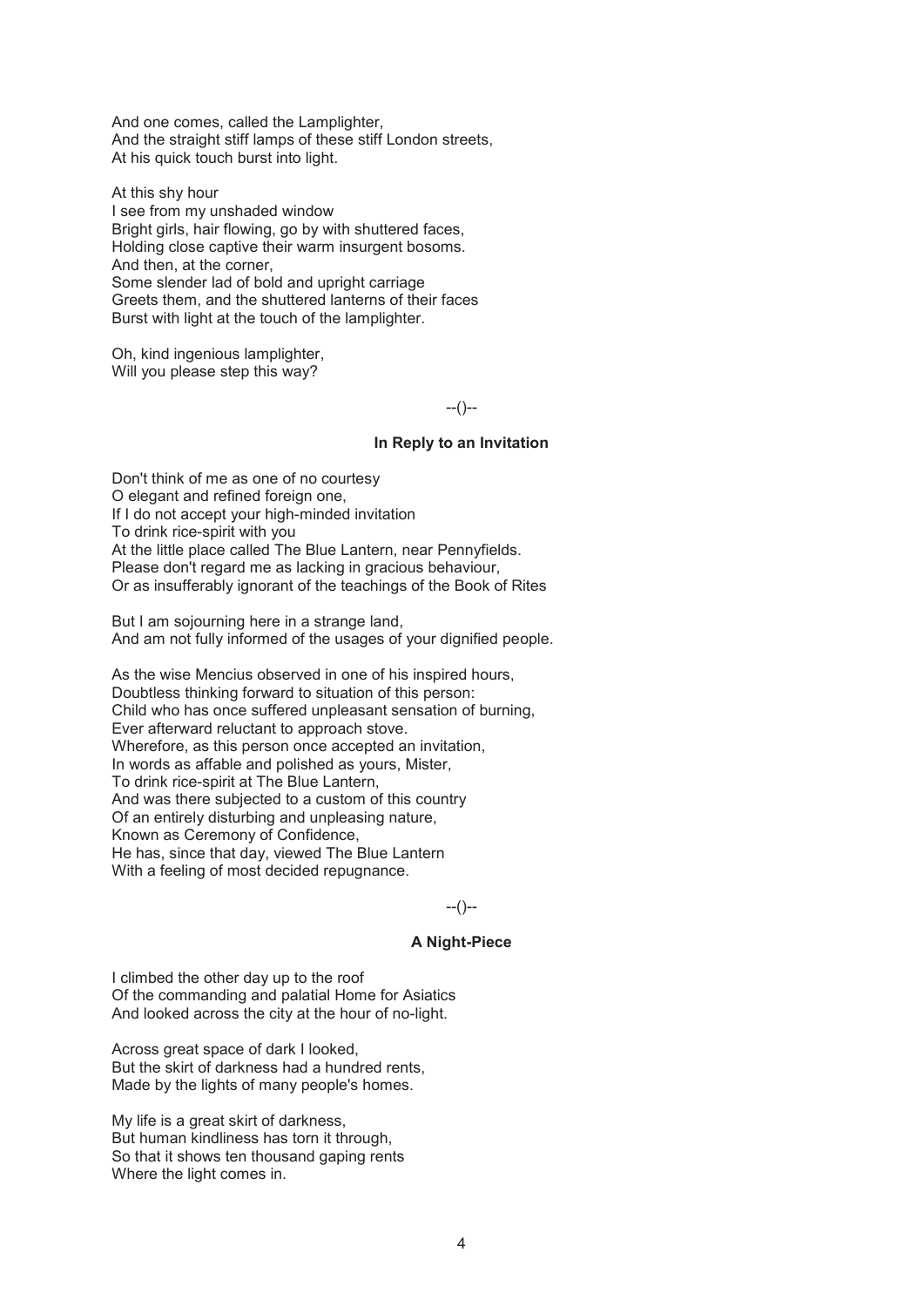#### **A Smile Given In Passing**

--()--

As I walked the street in the purring evening A little maid with yellow curls Tossed me a smile; and suddenly Pennyfields Grew from darkness to light, and the light of the stars Grew pale.

I may not see her again, but I hold her smile in my heart, And she is with me in my shop and about the streets. My shop may tumble down; West India Dock may some time suffer a drought; Grief and Joy come for a day; And Hope and Fear, and Desire and Deed Arise and pass, and are no more; But the beauty born of her quickened smile Can never die.

--()--

#### **Of a National Cash Register**

Last week this person, desiring to make it known That he was in all ways moving up to the date, Introduced into his insignificant shop A machine-that-counts, Called a National Cash Register, Which announces to refined and intelligent customers The amounts of their purchases.

This week this person purchased a whole days' amusement; And the amount he paid for this was another's discomfiture and pain. And, after a night of cogitation, He is moved to reflect on the far-reaching and wholesome value Of a National Register which would announce to the face The cost of such pleasures as this.

 $-(-)$ 

#### **Under a Shining Window**

A lamplit window, At the top of a tenement house near Poplar High Street, Shines fluently out of the night; And looking upward I see That the bricks of the houses are bright and fair to the eye.

There are no flowers in West India Dock Road; Nothing but brick and stone, and iron and spent air. But when rough brick and stone are a shrine for beauty, They become themselves beautiful. Perhaps if this person encloses within himself Beautiful thoughts and amiable intentions, His insignificant frame may acquire The noble outlines of that tenement house.

--()--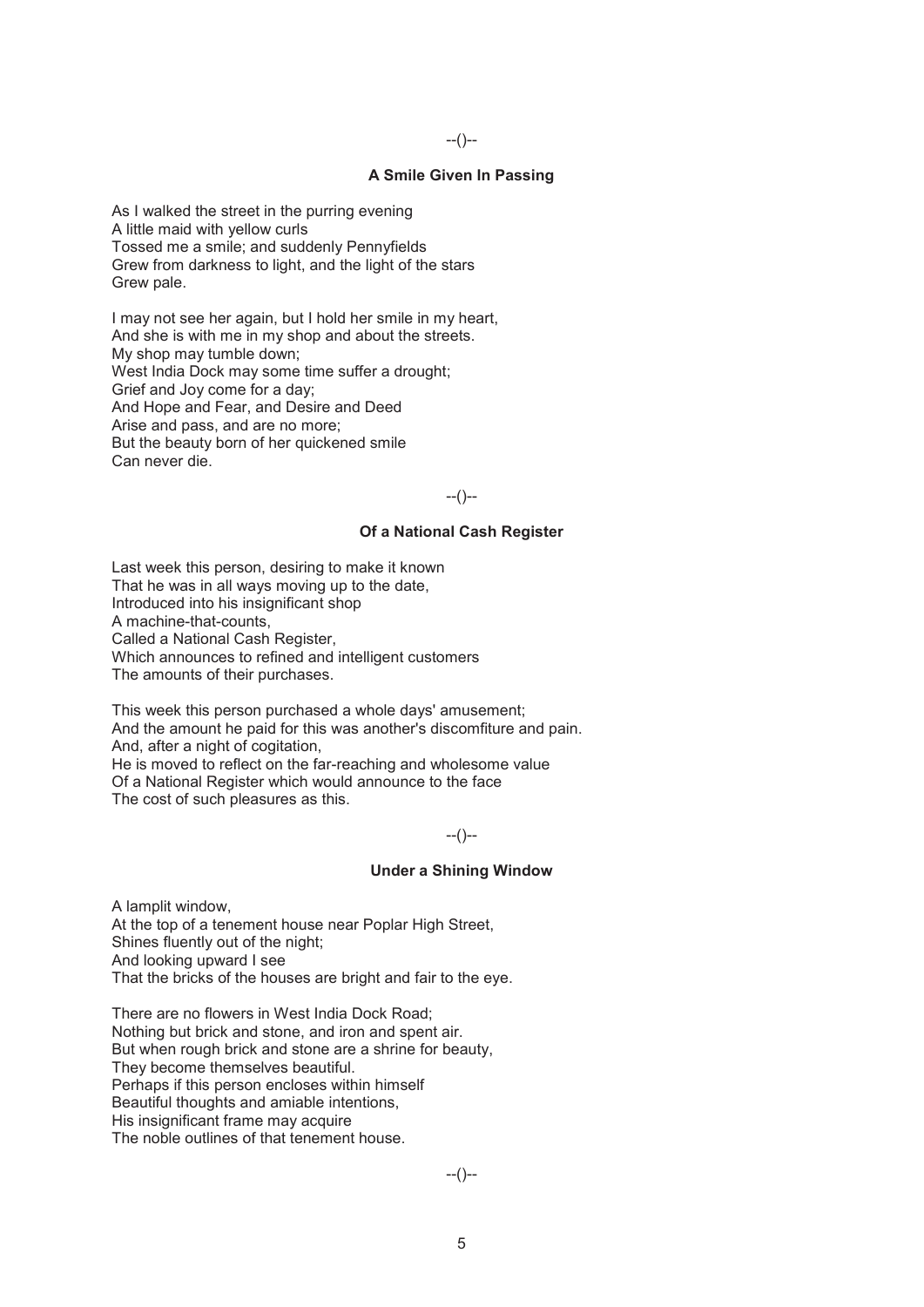## **Exchange of Compliments**

At ten o'clock last night an ugly fellow, Of skinny exterior and most ungracious manner, Was thrown with a total loss of gravity From the flapping doors of the Blue Lantern.

He lurched in most ungainly fashion past this person's shop-- This person standing at his door-- And used base language of an unpolished nature, Calling him Ugly Yellow Bastard, Hop Fiend and Dirty Doper, Eater of Dogs and Cheater at Puckapoo, Son-of-a-Bitch and devotee of vice.

This person did not respond in like manner, Knowing that he is not himself all-perfect, Nor even in every hour A devout follower of the teachings of the Four Books. He contented himself with repeating in a far-reaching tone, The words of the lofty Lao Tzu: When pot upon stove reproveth kettle for blackness, Pot speaking out of turn.

# --()--

# **A Song of Little Girls**

I want to make a song of the little girls That live about this quarter. I could make a song of boys quite easily with words, But words are too blunt for such delicate things as girls. I would like to make my song of them with bees and butterflies. One looks at the boy, and says Boy; And lo, one has described him. But little girls are morning light and melody; Their happy hair flutters and flies, or curtains their laughing faces-- Faces glad as the sun at dawn. Their clear, cool skin is like wine to the eyes, The lines of their fluent limbs run like a song, And every step is a note of grace which the frock repeats.

Don't you think it a pity, and greatly to be deplored That these should lose this beauty, And pass from it to the guile and trickery of woman?

--()--

#### **Of Shop Windows**

Looking closely at the glass windows of my shop, I see in them the whole of my shop reflected. Looking at my windows closely from the street, I see in them the life of the street reflected. Yet if I stand away, the glass remains transparent, And I see clearly through it to the things beyond.

If I look with close vision Into the hearts of men,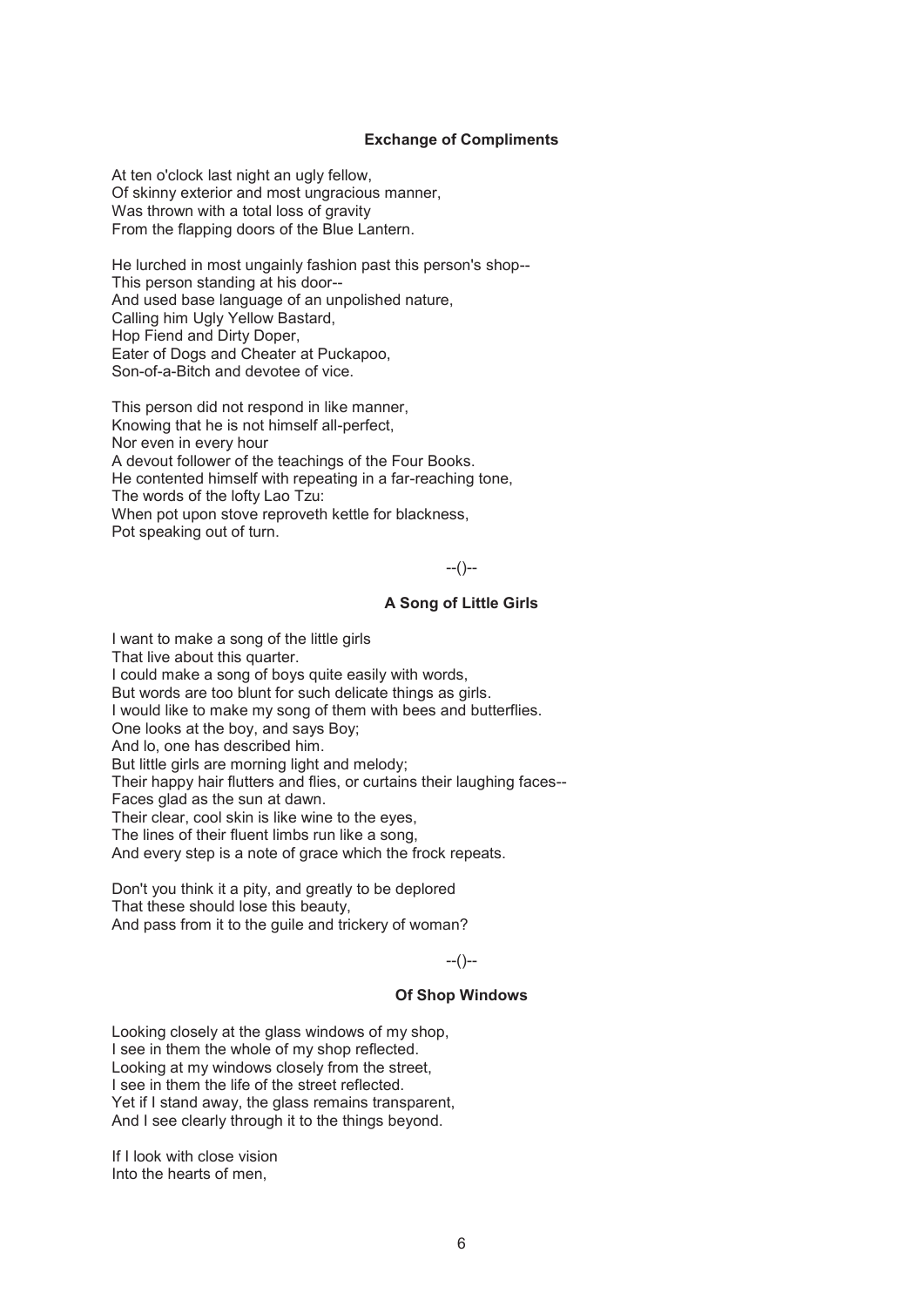I see my own small heart reflected. I will try henceforth not to look at them too closely.

 $-(-)$ 

#### **At the Feast of Lanterns**

Lithely on their strings swing the many-coloured lanterns, For this is the Feast of Lanterns; And Pennyfields and West India Dock Road Are to-night a part of my own country, Aglow with the hues of the Peacock's Tail, Very amiable to the eye.

In a recess of my heart Is a poor street hung with lanterns. These lanterns are my thoughts, And they are lighted at the last hours of the evenings, When through this street Walks the willowy maiden from the tea-shop across the road.

--()--

#### **One Service Breeds Another**

One of this person's white-skinned friends, Bill Hawkins, Who labours at the waterside, Had occasion, at the time of unkind weather, To rescue from the certain peril of drowning One who had slipped from the edge of a wharf to the dock.

Without reward the flower serves the bee. The mother serves the child with pain and toil. The soldier serves his king without king's gratitutde. And this person has noted with much private amusement, How, since this one service rendered, Bill Hawkins goes ever from his accustomed path To add service to service to the one he rescued; While the rescued one looks ever upon Bill Hawkins With eyes of no-approval, indeed, with intense disgust.

--()--

### **An Offer of a Lodging**

Little maid of the yellow curls You look sad as you pass my window. You look as though you would like to creep into some warm nest, And hide your golden head.

Oh, look, little maid! I have made you a nest! Creep into it, and I will hide you away, Quietly, in the nest of my heart, I will wrap you around with verses and cover you with fair thoughts.

There is yet one little corner left, Free from the world's defilement; One little corner where not a breath of wrong Shall enter to disturb your slumbering. And I will cherish you there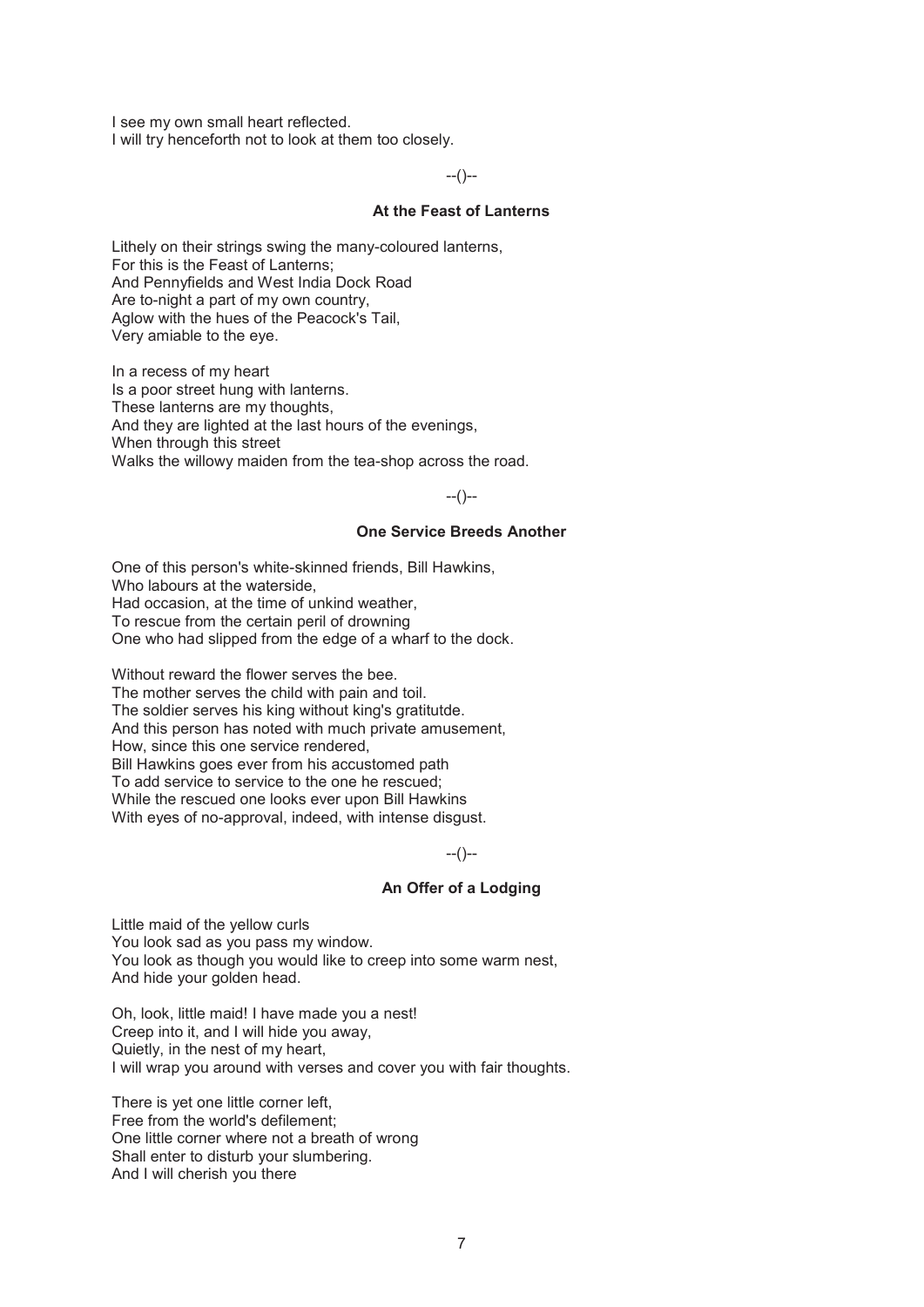In the nest you will make so pure. I will hold you and guard you safe from the snares of the stony streets. Be at peace, little maid, and lie in trust; For though my feet may stumble, and I may fall, The corner that houses you I will ever keep whole.

# $-(-)$

# **Of Two Dwellings**

At the lower end of Limehouse Causeway Is a house where girls surrender their bodies To the pleasures of base-minded and unpolished men, In return for shillings. And on the walls about this house Blossoms at summer the wild white rose.

In a tiny room at the top of a tenement Lives a white maid of surpassing virtue, Gentle in manner and quiet and dutiful, Combing her golden curls each morning Before a window that looks out to hell; That looks upon cesspools of mud, and mounds of refuse and the offal of the shops.

--()--

# **Concerning English Gambling**

One morning, at the season of Clear Weather, As I sat alone in my Tea-House of the Refined White Lily, A stranger of affable address approached me, And showed me, with a multitude of argument, To what advantage I should come Were I to place the whole of my substance with him. Even to my shirt, As a token of my faith in Ice Cream Cornet for the Lincolnshire.

And because I would not do so, He withdrew himself from me as from one of mean birth and behaviour, Reviling me with the name of "No-Sport," And other characters of opprobrium.

But this person told him That he carried always on written leaves The words of his august father, Concerning horses and women, and the wind in the hills and the hooting of owls.

He did not tell him that he knew full well That Ice Cream Cornet was a non-starter for the Lincolnshire.

 $-(-)$ 

#### **Of Politicians**

Upon a time the amiable Bill Hawkins Married a fair wife, demure and of chaste repute, Keeping closely from her, however, Any knowledge of the manner of man he had been.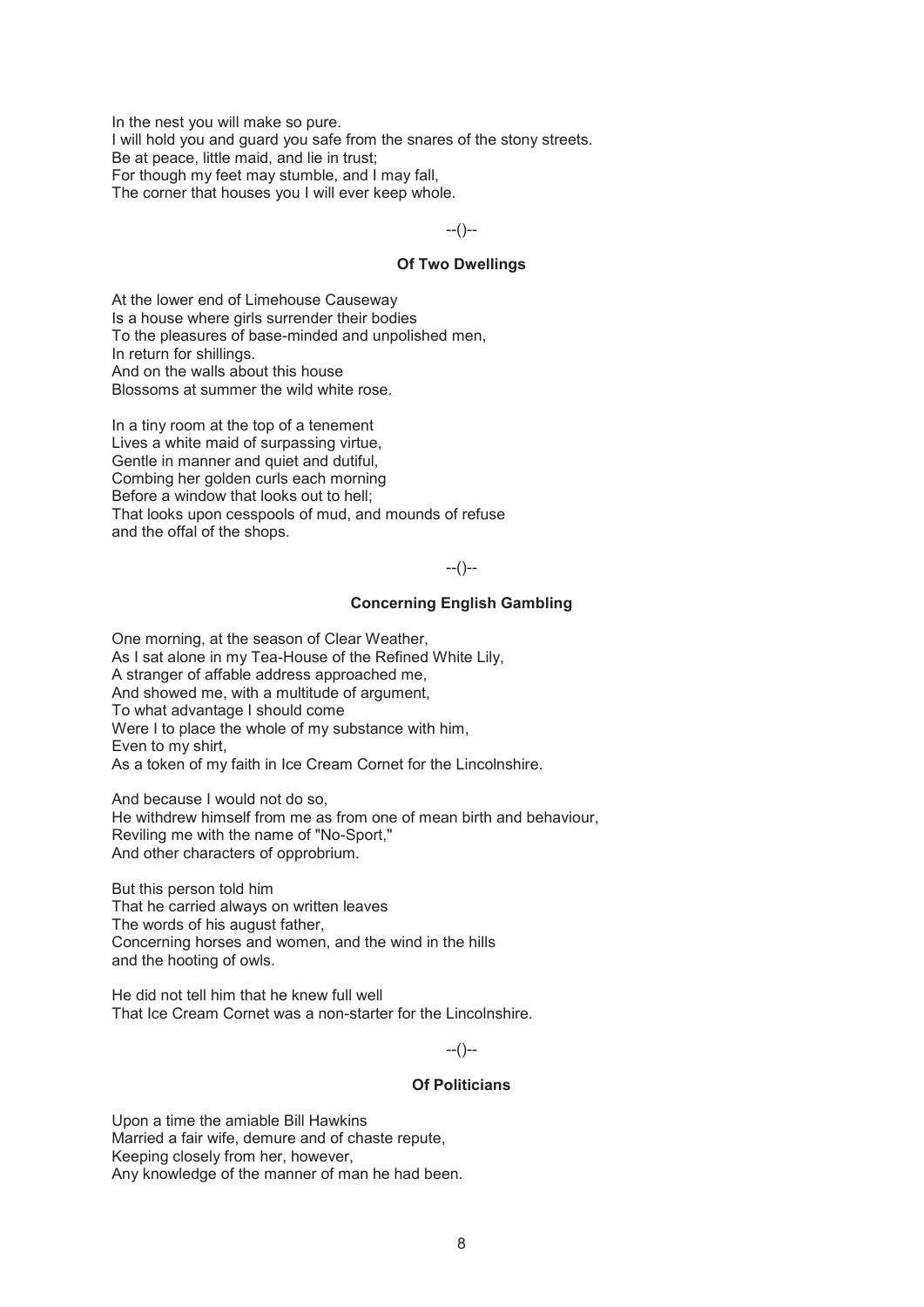Upon the nuptial night, Awaking and finding himself couched with a woman, As had happened on divers occasions, He arose, and dressed and departed, Leaving at the couch's side four goodly coins.

But in the street, Remembering the occasion and his present estate of marriage, He returned with a haste of no-dignity, Filled with emotions of an entirely disturbing nature, Fear that his wife should discover his absence And place evil construction upon it, Being uppermost.

Entering stealthily, then, with the toes of the leopard, With intention of quickly disrobing, And rejoining the forsaken bride, He perceived her sitting erect on the couch, Biting shrewdly, with a distressing air of experience, At one of the coins.

Even so it is when Big Politician meets Little Politician.

--()--

# **Of the Great White War**

During the years when the white men fought each other, I observed how the aged cried aloud in public places Of honour and chivalry, and the duty of the young; And how the young ceased doing the pleasant things of youth, And became suddenly old, And marched away to defend the aged.

And I observed how the aged Became suddenly young; And mouthed fair phrases one to the other upon the Supreme Sacrifice, And turned to their account-books, murmuring gravely: Business as Usual; And brought out bottles of wine and drank the health Of the young men they had sent out to die for them.

### $-(-)$

# **At the Time of Clear Weather**

In the agreeable public gardens of Poplar The bushes are bright with buds, For this is the season of Clear Weather. There blossom the quiet flowers of this country: The timid lilac, The unassuming hawthorn, The dignified chestnut, And the girlish laburnum; And the mandarin of them all is the rhododendron.

In the untilled field of my heart Many simple buds are bursting. There is a little bush of kindliness towards all men.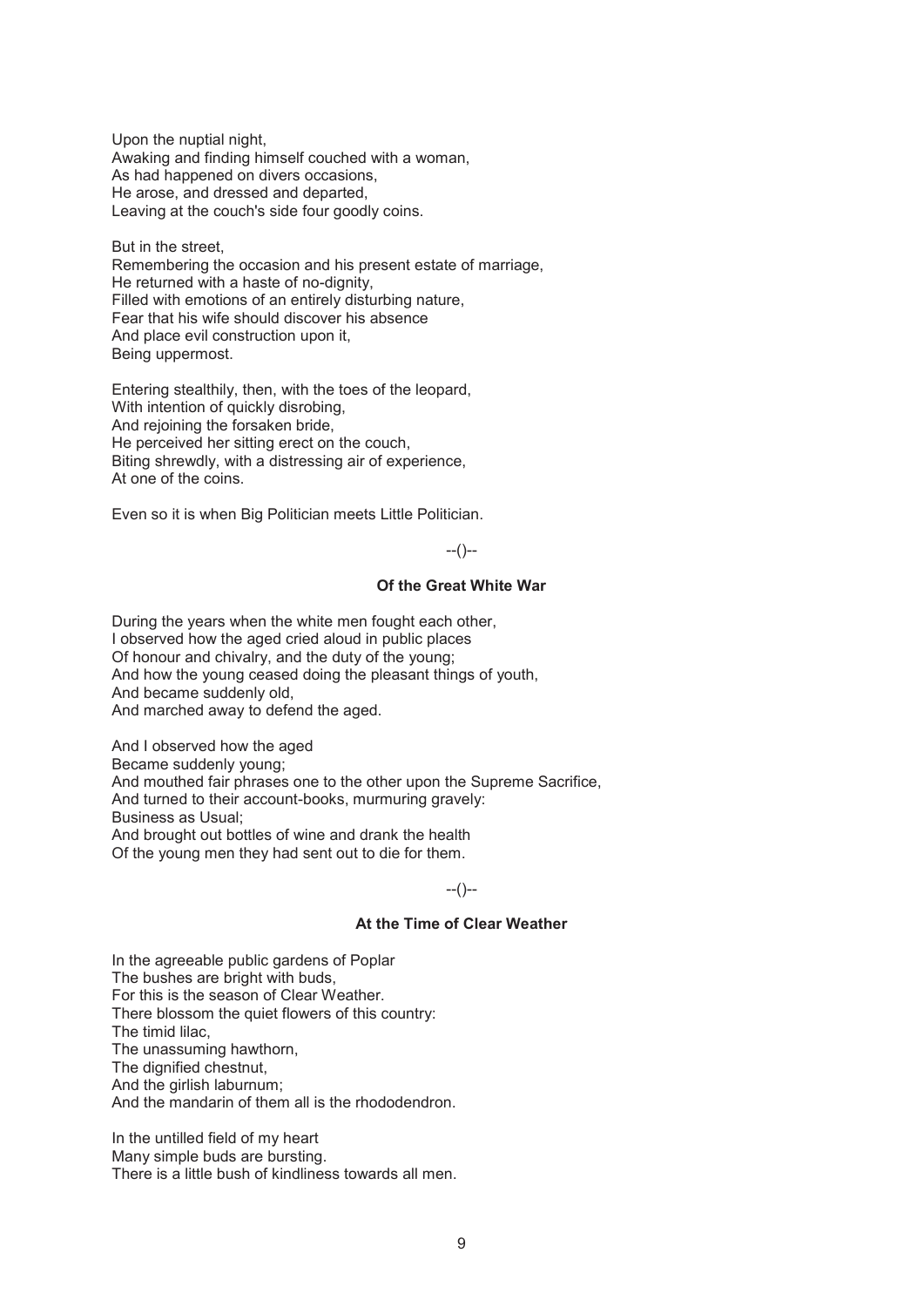There is a slender tree of forgiveness for all wrongs. There is a humble growth of repentance for past sins. And around the field is a thick hedge of thankfulness.

And Ho! in the midst of all Stands the tree of a hundred boughs Laden with the sweetest of all buds Which are breaking to flower under the sun of a maiden's eyes.

 $-(-)$ 

# **Parent and Child**

Often of an evening I take the air And linger on the bridge by the Isle of Dogs, And sometimes see The swan-like shape of the ship that brought me hither. Often since then that ship has gone To the land from which it brought me; And on each voyage my heart accompanies it.

Should I some day in person journey with it, My honourable father would welcome his little son. He would not see this worn and tattered one, This lean and sorrowful son of the waterside. He would not see this parchment face, This figure without lustre. He would see his little son who left him long ago; For love would brush away the husk of years, And leave a little child.

 $-(-)$ 

#### **Of Worship and Conduct**

At the corner of the Causeway on every seventh evening Gathers the band of Salvation Army, Making big noise of Washed-in-Blood-of-Lamb.

At temple in East India Dock Road Men gather in white clothes, and sing, And march with candles and pray to Lady.

At shop in Pennyfields, many times a day, This person pays respect to Big Man Joss, And burns to him prayer-papers and punk-sticks.

And all day long men toil for wife and child; Wife suffer and stint to make bigger plate for child; Child beg in street to get food for sick mother; Sister wear ragged clothes for sake of little brother. And none of these has bowed to Joss, Or marched with candle, Or washed in blood of Lamb.

# $-(-)$

### **Going to Market**

Good morning, Mister, how do you do?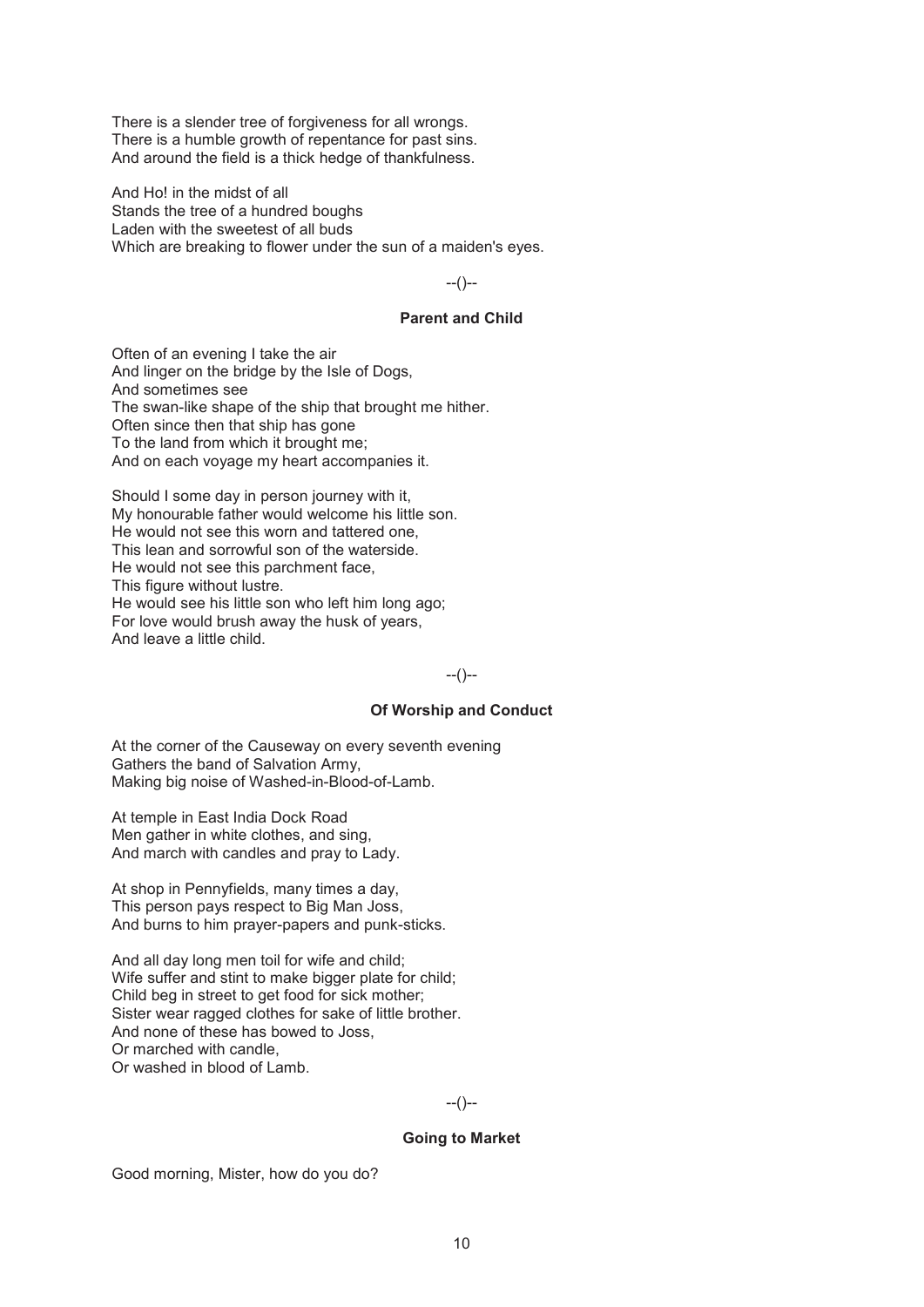I am going to Salmon Lane, to the cheap market for dainty foods. Won't you come with me, Mister?

I shall buy meat and fish and a loaf of bread, And fresh fruit and potatoes; I shall buy a cluster of flowers and a bottle of wine, Some butter and some jam, And biscuits, and nuts and candy. For I give an English feast to-night to a friend with yellow curls, And every dish will be cooked by me.

Into the pot will go sharp spices, To flavour your English meats: Cayenne and thyme, and sage and salt, A sprig of parsley for garnish, And some delicate bamboo shoots. But the sweetest spice will not be seen, It will leap from my heart to the pot as I stir it. I am going to gather it on the way to the market From my own sweet thoughts and from elegant conversation With notable misters. Won't you come with me?

--()--

# **A Portrait**

How shall I write of you, little friend, To my father on the River of Serenity? I will tell him of your twenty yellow curls Tumbling in a cascade about your shoulders; Your bright mouth and fine brow. Lit by yet brighter eyes, Where fireflies dance; How in your cheeks you hold The colours of the flower before its leaves unclose; How the tones of your voice, sounding in my ears, Float before my eyes like strings of lanterns; How, when I look closely upon you, I see my thoughts like a white river in your eyes; How, as I walk down the street where you have trod, The very stones are to me the smiles that you scatter as you pass. How your look thrills my heart as a guitar thrills to the touch.

And I will tell him that you are not for me, For you are white and I am yellow; Unless, perchance, shame and disgrace fall upon you, As it falls upon some girls of this quarter, And your neighbours and friends pass by the other way. Then, perhaps, it would be permitted to me To render service to you.

 $-(-)$ 

# **On a Saying of Mencius**

That was well said of Mencius: The misfortunes of one are the entertainment of many.

When Prosperity attended the occasions of this person,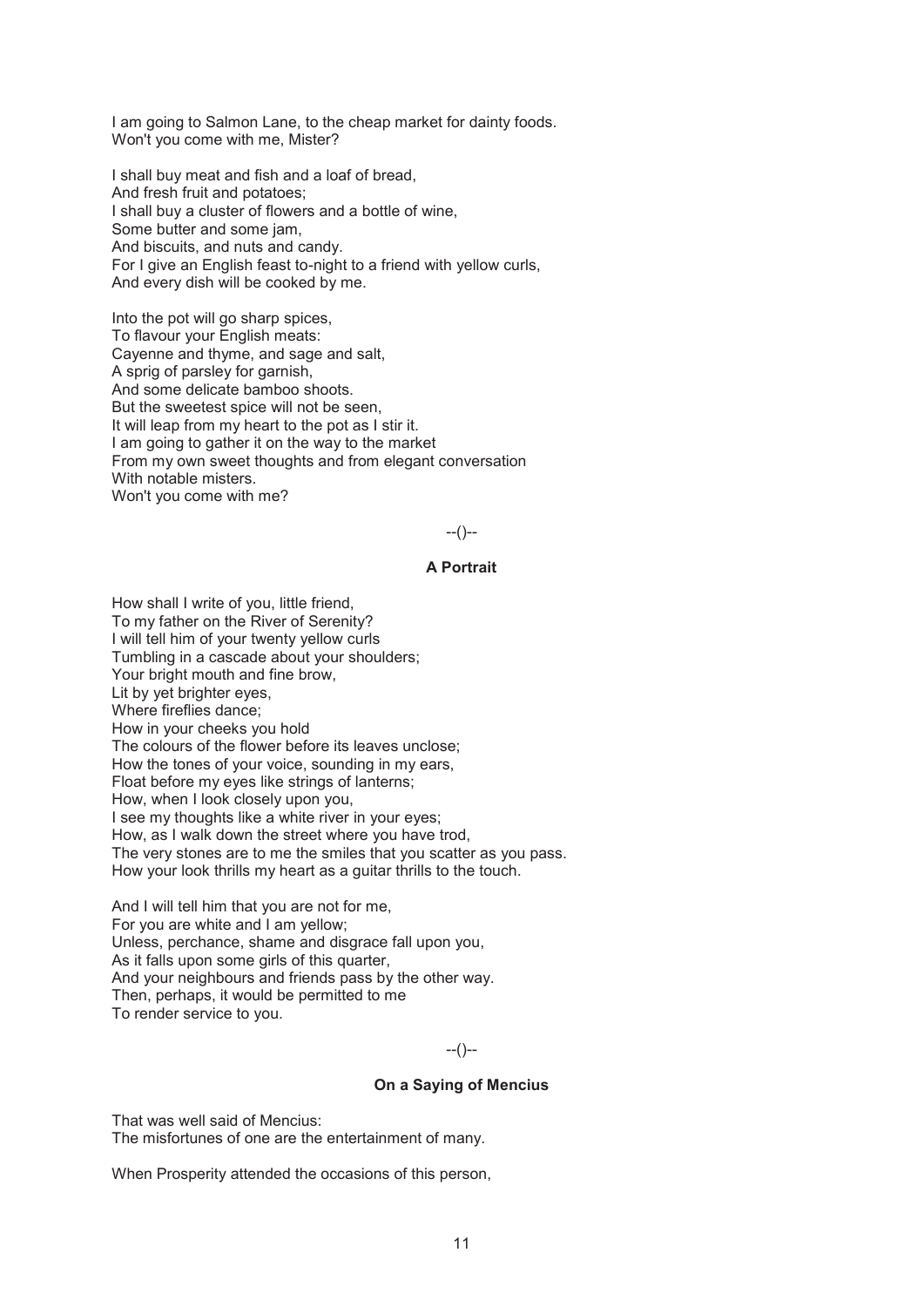And his heart smiled within him, He was regarded and received on all sides by his fellows With attitudes of dignity and expressions of mandarin-like solemnity, And his laughing heart could fetch no smile To the faces of those about him.

But when, on a recent manifestation of evil spirits, He was hailed before those in authority And commanded to pay very many taels, For the fault of possessing some morsels of chandu, the Great Tobacco, And his heart was heavy and dark as a raincloud within him, He was received on all sides With attitudes of mirth and expressions of no-gravity.

 $-(-)$ 

# **Dockside Noises**

There are in Limehouse many sounds; A hundred different sounds by day and night.

The crash and mutter of the dockside railway, The noise of quarrel, the noise of fist on face, My country's songs, guitars, and gramophones, The noise of boot on stone, The noise of women bargaining their flesh, The noise of singers in the ships, Sounds of threat and sounds of fear, Blasts of hammer and steel and iron, The scream of syren, the wail of hooter, The clangour of angry bells, The boom of guns, the clatter of factories. The panic of feet, and malevolent words.

All these sounds I know, and they disturb me not. The sound that is to me most terrible, That snatches slumber from me, Is the sound that is most common: The scream of a child at night.

 $-(-)$ 

#### **Reproof and Approbation**

Because I gave a piece of silk To my friend of the golden curls, One (may the dogs devour him) threw a stone at my window, And hooted and jeered and made base noise with his mouth. Nay, worse, this son of a sea-slug (may his line perish) Hurled hard names at my friend, Calling her Tart, and Flusey, and Tom; and, as we walked together, Cried: `Watcher, Nancy, who's yer friend with the melon face And the bug-eaten cabbage-leaf on his head?'

The lean and scurvy dog that slinks about Pennyfields Flew in great fear at sight of this reprover of our doings, And came to me, and rubbed itself against my shoe.

--()--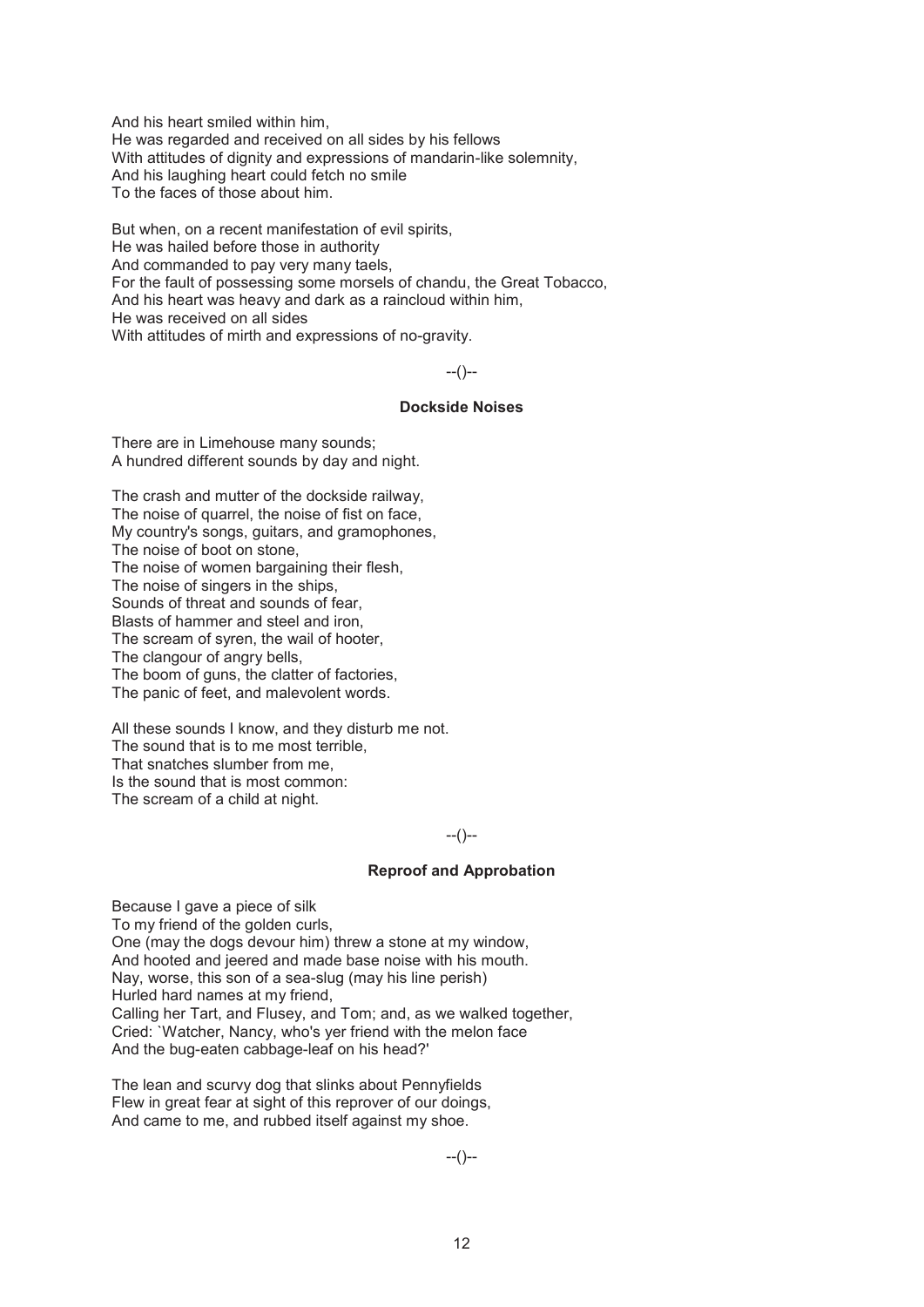# **The Feast of Go Nien**

We are now in the Pepper Month; And soon will come the Feast of Go Nien. Then I will pay my debts, and gather in my dues. I will walk in the great procession; And afterwards I will hang up my devil-chasers And will proceed to the restaurant of Ng Tack, And drink spring wine with him and meet my friends.

That evening I shall eat of the best: Of chicken cream and pigeon in soy-ed, With a brown noodle of pork and prawn. And a curry of fish and a large Chung Goun, Sweet onions, and black eggs and chow chow. And when we have done, We will have cakes and tea, and music and songs, And call in our white friends to sit with us.

For this one day we shall be each to the other, What the other would desire. Perhaps it is well that this day Occurs but once in the year's calendar; For if we always so behaved, one to the other, There would be no business done.

 $-(-)$ 

# **Directions for Making Tea**

In making tchah for table, each man has his own way. Some serve it dashed with lemon, and some with bamboo shoot, And some with sugar, in the English way, And some with spot of sam-shu.; But when one offers tchah to distinguished visitor, One offers the noble suey sen, and flavors it With the dried bud of the noble chrysanthemum.

Consider these verses, little friend, As cups of suey sen Flavoured with the buds of the flower of all flowers.

#### --()--

#### **Of Inaccessible Beauty**

Ladies in elegant silks and laces Have come at times to my insignificant shop, For pieces of jade, or banners, or curious cuttings of ivory. And I look with insufferable emotion Upon their roseleaf skin, And breathe the soft scents that flow from their garments, And long to soothe their lily-fingered hands. In their presence I am seized with longings unutterable, And am filled with a sickness of my present unkind estate.

But then I remember That Beauty's not always a star, Not always remote, not always in lofty places,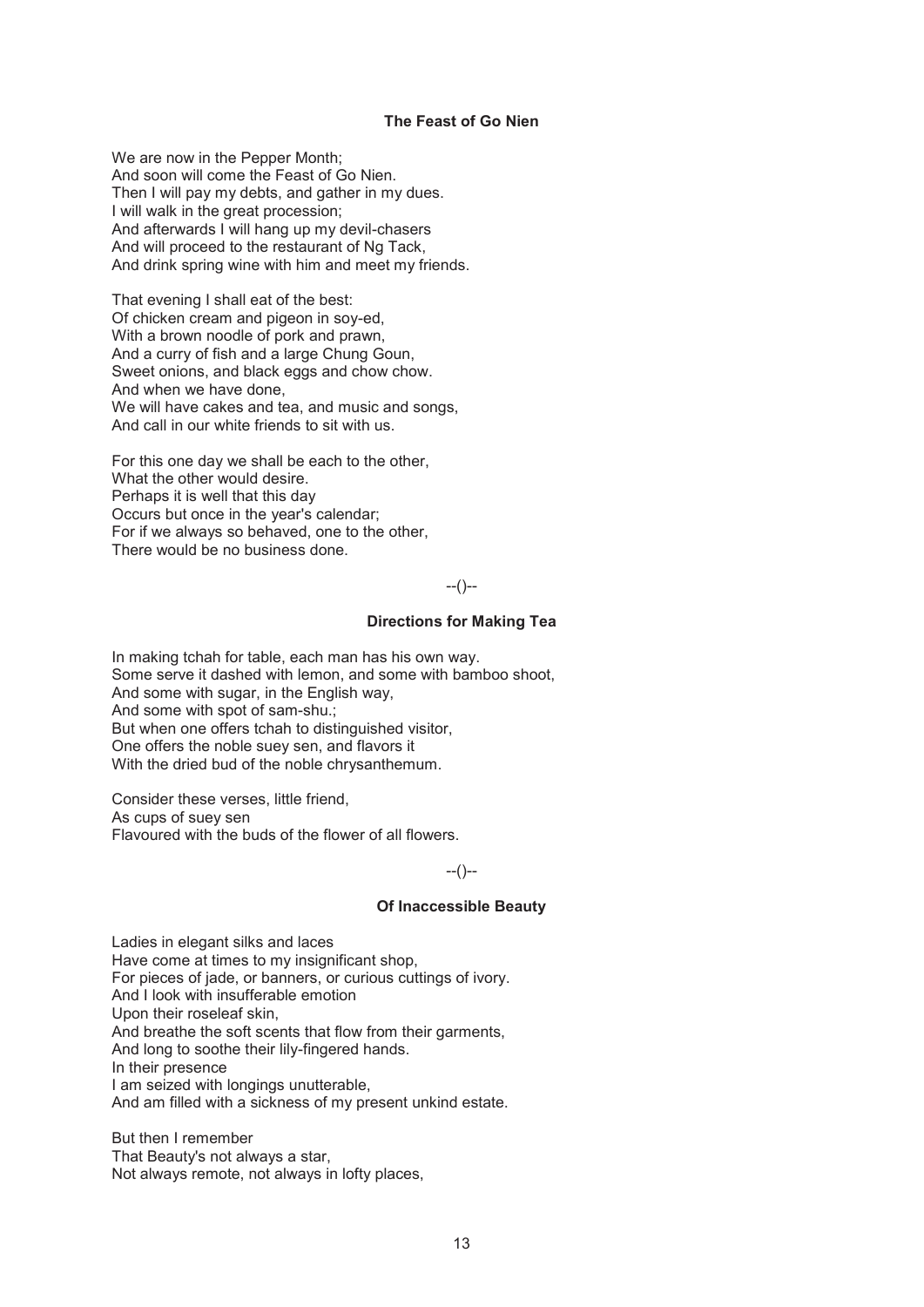Chrysanthemum-clad and lily-sheathed; But often lies in the hedges And peeps from street-corners And lurks shyly behind broken doorways.

And I think upon the kind and considerate beauty Of the maid with the golden curls, And her patched, uncoloured robes of common cloth. And with a change of mood I charge the elegant ladies Three times the value of the articles chosen, And thus tear from their flowery bodies Pieces of their billowing silk To deck the less fervid beauty of my friend.

--()--

# **Night and Day**

The waters of the river flow swiftly at Limehouse Hole, Past wharves, and ugly gardens, Past beautiful steel ships and tawny sails, Past clamorous factories and broken boats and bells.

Throughout the day these things are one-- One body of dire endeavour. But when the evening introduces the night, This thing is broken into a thousand delicacies, And the warm notes of night Make happy discord of the day's harsh harmonies.

# $-(-)$

#### **Of a Night in War-Time**

Upon a night I sat behind my shop, In happy talk with casual company: The upright Ho Ling, the grave Cheng Huan, And the round-bodied and amiable Sway Too, of my own country; Together with the maid of the golden curls, A sad-eyed seaman from Malay, And two pale Englishmen, Bill Hawkins and Jack Brown.

We sat beneath the lantern, and drank our tchah in fellowship, And spoke of this and of that. And the moon rose and mated with the soft smells of my store, And brought forth a spirit that spoke to us Of things forgotten or lost, or long despaired of.

Friendship bound us together, and we sat late, Glad of the night, and each glad of his companions; While men in another land Wrought horrors upon their fellows beneath this moon, Drunk with the wicked words of the wicked lords of men.

# $-(-)$

### **A Love Lesson**

Last night I dreamed of the maid with yellow curls. She came to me in the room above my shop,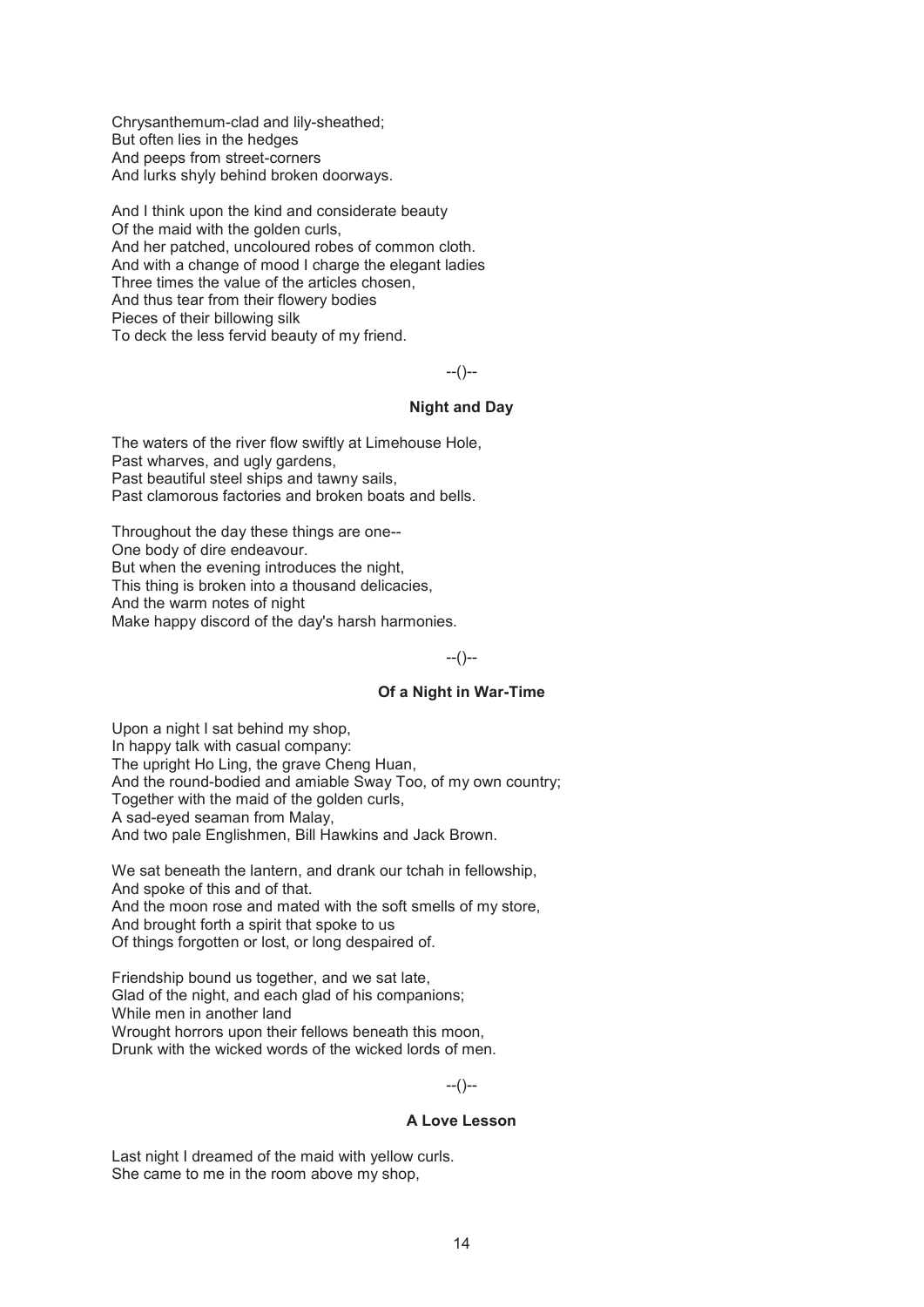And we two were alone, freed from the laws of day. I held her then to myself. I took from her her clothing, garment by garment, And watched them fall about her feet, White petals of a flower. And I drew from her to myself her thoughts, one by one, As often I had wished, till all of her was mine.

Then I was sad, for nothing was left to love. And I quickly clothed her again, garment by garment, And gave her back her thoughts, one by one, And awoke in joy. I was glad that the dream was a dream, And that all of her was not mine; For I had learned That love released from bond, and unburdened of its fetters, Is love no longer.

# $-(-)$

#### **A Rebuke**

Excuse me, Mister, if I enter a gentle protest About the manner in which you comport yourself When taking the air about the streets. For, looking at you, one would form the opinion That you were a man of much worth and nobility, That you were high in officialdom, A councillor of the king or a learned judge, Or one whose piety and wisdom Had marked him out to sit above his fellow.

One would think thus to see the swinging arms, The slow protuberant belly sheathed in a vest of scarlet, And the gold chain of Albert, the great Consort; To see the haughty head, the portly mien, The solemn gait, and the complacency with which you view the world.

Don't interrupt! I only wished to tell you That your claim to the excessive esteem of your neighbours Is wholly without foundation. Do please remember, Mister, that that scarlet belly Was acquired by the labours of little children Whom you employ to stick labels on bottles.

# $-(-)$

# **Upstairs**

I have lifted her over my threshold to-night. Many moons have risen and set since she received my napi; But now she is here and has entered my upper room, Where is a shrine for the joss of happiness. And a soft couch and delicate hanging, And fine things for fine fingers to handle, And shaded lanterns and a guitar and my machine-that-sings.

There are ornaments of jade and lacquer, And the bamboo pipe and the hap-heem that I have laid aside, And the written leaves containing my verses.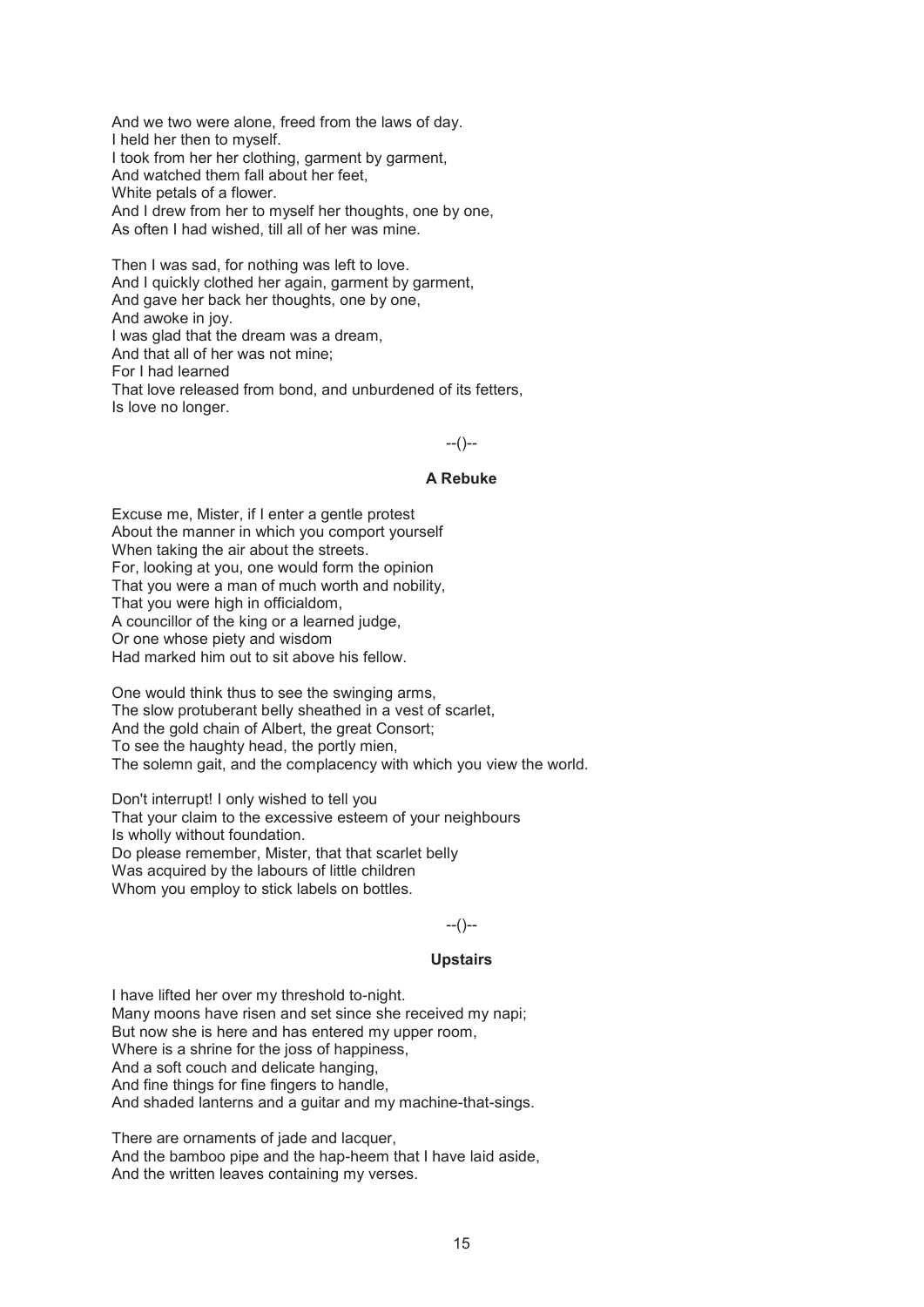But there are no writing tables, no ink and no brushes. For now my verses will be written upon her brow.

 $-(-)$ 

## **Footsteps**

As I lie on my pallet at night

I hear from the street the sound of passing footsteps; And I can sort and name these passing footsteps. There are the truculent steps of the seeker after trouble, There are the fearful feet of those who are not at ease In the implacable streets.

There are the fugitive feet of crime,

And the solemn reassuring tread of big policemen;

And the interrupted steps of the revellers,

And the fleet feet of those who have purchased trouble.

But those that tread most heavily on my heart Are the light and lingering footsteps of tired young women.

--()--

#### **Making a Feast**

Ho! Friends and enemies of Pennyfields, A feast is spread, and you are all invited. Many tides have risen and retired Since I left the fervid skies of my own country For the thin skies and leaden streets of the West. Long have I sojourned, seeking my desire, Keeping my shop, and looking always with long eyes At others' guesting-tables, at whose top sat love.

From my cold corner

I have watched their feast of fondness, and my heart has flown away, And has beaten like a lost bird at their windows, And none would let him in.

But now, O honourables, My window is alight, my room is warmed, The table is set and the places are laid, and Love waits to greet you.

 $-(-)$ 

# **The Case of Ho Ling**

Truly the ways of mandarins are inscrutable. My estimable and upright friend, Ho Ling, Long had desired to return to his own country. He bore himself in Limehouse without reproach, A reputable stranger, mild of manner and gentle of address. Against him none could bring a charge or speak a word of upbraiding. He conformed in all ways to the laws of correct conduct.

Yet when he sought assistance to return to his own country, Being without means, And hung at the ear of notable men who could help him, They refused to hear him,

And would in no way help him to go where his heart was set.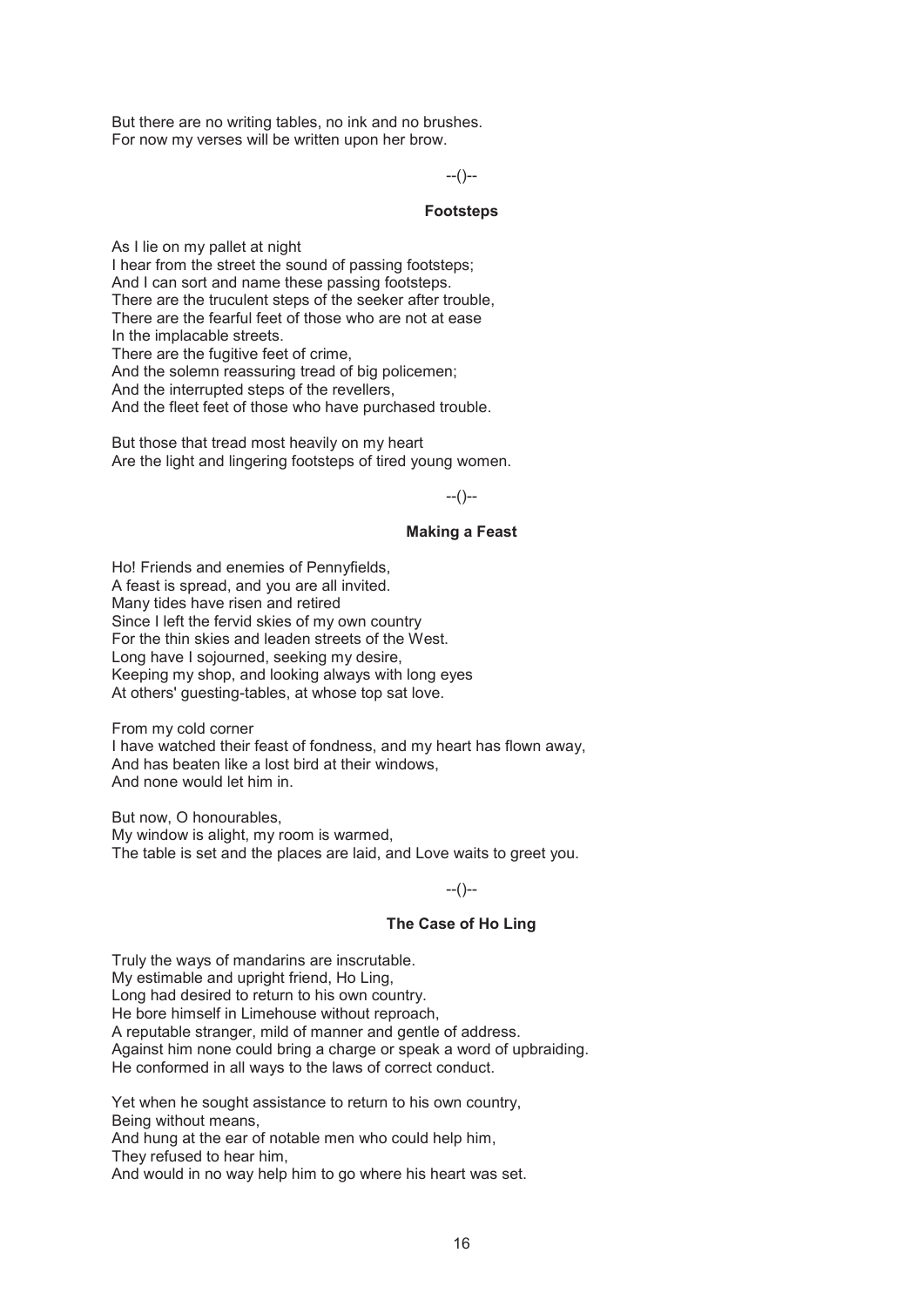Even the charitable ones regretted That his case was not for them.

Wherefore my friend forsook his quiet and regular ways, And went about as one possessed by thunder and fire, Stormily; doing many things of a reprehensible character, Committing grave misdemeanours in the public streets, And following evil ways in a manner to attract attention.

Whereupon,

The lords of this country placed him upon a boat, And commanded that he should be carried, at their own cost, To his own country, whither he most desired to go.

 $-(-)$ 

# **An Upright Man**

The grave and thin-faced one who keeps the Bespoke Tailor's Shop, And subjects his child to treatment of a most disagreeable nature, Never goes into the Blue Lantern, Never takes pellet of li-un or nut of areca, Or communes with Black Smoke, Or loses money at puckapoo, Or makes public outcry or gesture Expressive of delight in his friends, Or does foolish and unworthy things, Or makes exchange of hats with friends.

He has no friends, for he has no weaknesses. While others fall to the simple follies of humanity He walks ever upright and self-contained, devout and dignified, And ill-treats his child at night.

# $-(-)$

#### **Breaking-Point**

Many heavy blows has this patient person's back received, These many years. He has lost friends and money; He has lost his own country; His well-framed enterprises have gone awry. And his heart has gone hungry these many years for love.

All these things he has suffered without murmur. One thing alone has driven him to utter piercing cries, And make gestures expressive of volcano in eruption: And that is the bootmender across the road Who sings hymns to himself in the evening.

For that is true that the sage has spoken: That it is the smell of gin-and-onions about the secretary Which drives his master, who long has suffered gin-and-cloves, To the breaking-point of inexpressible exasperation.

--()--